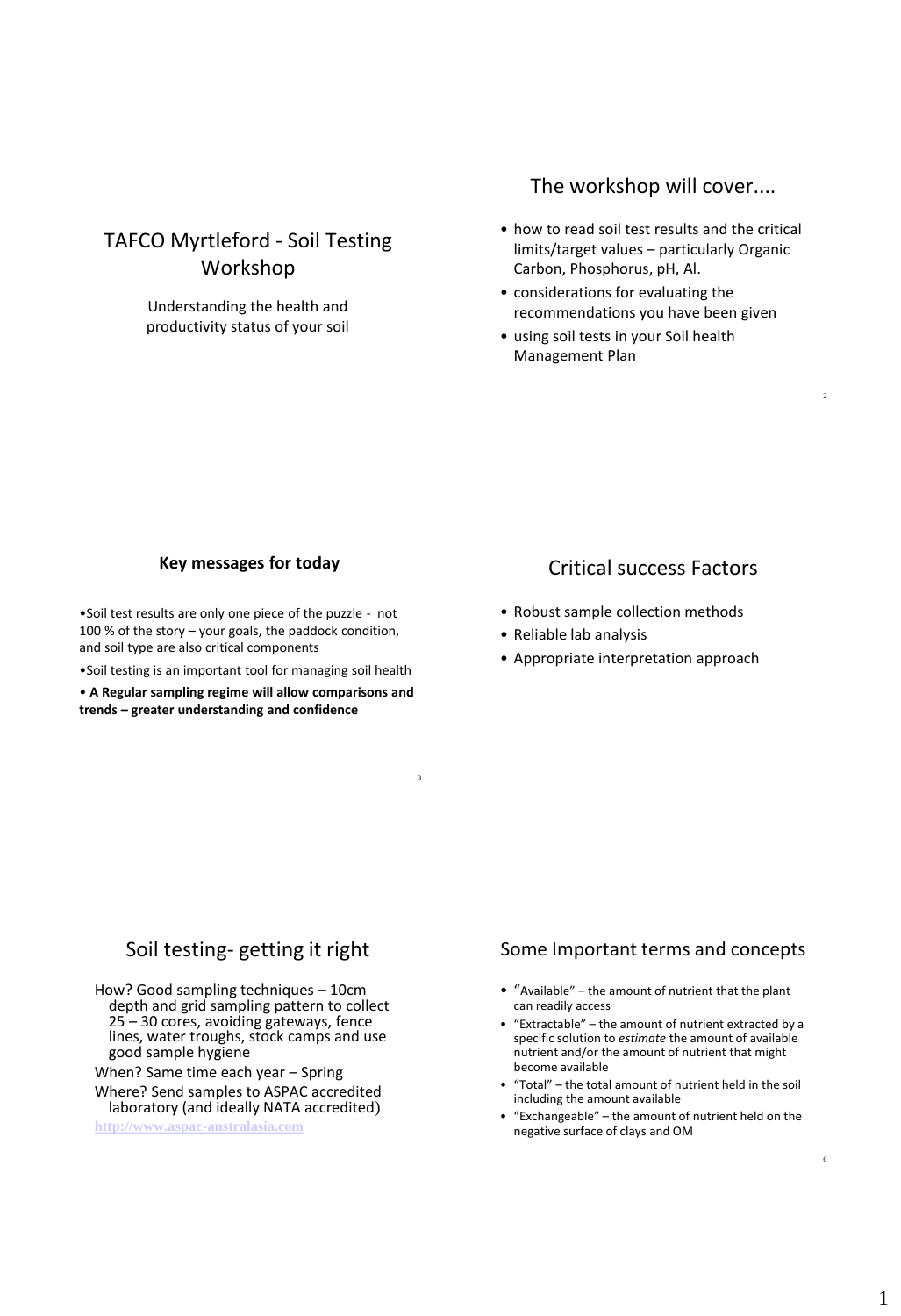### **GROUP EXERCISE**

## Converting Numbers

- 1 ppm =  $1 \text{mg/kg}$
- 1cmol (+) /kg =  $1 \text{meq}/100 \text{g}$
- $1dS/m = 1mS/cm = 1000\mu S/cm$

#### $Crop = *wh*eat$ Sample depth  $= 10$  cm P lab result  $= 12$  mg/kg what is the status of the soil

 $7$ 

### **SOIL ORGANIC CARBON - methods**

- Walkeley-Black method was widely used
- Doesn't consistently recover C
- Temperamental
- New methods are by Dumas
- Automated
- Reliable
- Measures total C
- SOC/SOM helps assess fertility and structure

9

# **What is Soil Organic Matter (SOM)?**

- It is "everything in or on the soil that is of biological origin, whether it's alive or dead"
- It includes plant roots and litter, but not shoots
- It is a very diverse collection of materials



**Courtesy Graeme Schwenke @ NSW DPI**

#### **Why is Organic matter important?**



# Organic Carbon

| Organic<br><b>Carbon Levels</b> | <b>Low Rainfall</b> | <b>High Rainfall</b> |
|---------------------------------|---------------------|----------------------|
| Low                             | ${<}2\%$            | $<3.0\%$             |
| Moderate                        | $2 - 3%$            | $3 - 6\%$            |
| High                            | $>3\%$              | $>6\%$               |

Source: DPI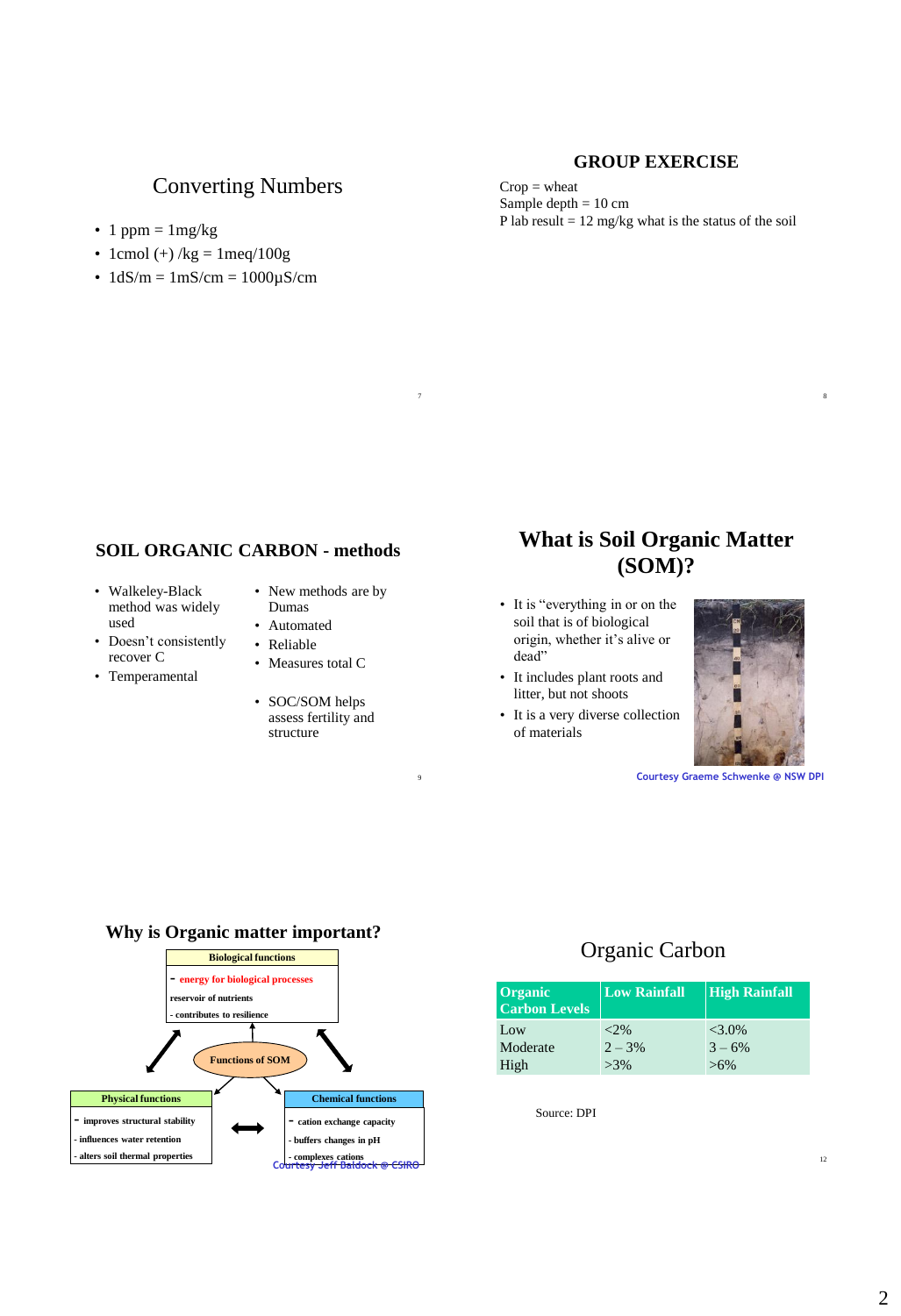### **What determines the organic matter content of soil ?**

- **Soil characteristics**
- Clay content, aggregation, dispersion, soil biology
- **Climate and Environment**
- Temperature, rainfall, soil water balances aerobic or anaerobic systems
- **Landuse and Farm Practices**
- Tillage type and frequency, species choice (C:N ratio), stubble handling, manure inputs etc

# How to increase soil organic matter?

- Grow it
	- Grow healthy crops and pastures; Manage Grazing and stubble to maximise organic matter inputs; green / brown manures
- Spread it
	- Effluent, manures, old hay, composts
- Buy it
	- Organic amendments above plus any processed or unprocessed organic waste, sawdust, biochar, biosolids, humates etc

## Management Options

- Add it apply inputs of OM manures, composts, biochar, biosolids
- Grow it grow more biomass
	- Green manure crops
	- Including grasses, perennial grasses
	- Rotational grazing
	- Ensure an adequate supply of nutrients for pasture growth

# Soil pH – What is it?

pH is a measure of the concentration of hydrogen ions [H+] in the soil. The intervals between numbers on the pH scale is logarithmic, which means every number on the scale shows ten times more [H+] concentration than



<sup>15</sup> Source: Constraints to cropping soils in the northern grains region-a decision tree" GRDC Northern SSC program (Qld NR&W publication)

### **pH - methods**

- pH 1:5 soil:water is still available
- Closer to soil solution pH in winter
- Lots of data on plant sensitivity to acidity/alkalinity using this test
- Use either to assess extremes in acidity or alkalinity
- *Keep pH above 5.5*
- pH 1:5 soil:0.01 M CaCl<sub>2</sub>
- Less affected by seasonal variation
- Closer to soil solution in summer
- Good test for monitoring acidification
- *Keep pH above 4.8*

17

# Why is pH important?

- pH influences most soil chemical processes that affect nutrient availability – particularly P, N, K, S, Ca, Mo
- pH influences the availability of toxic elements – Al
- pH influences soil microbial activity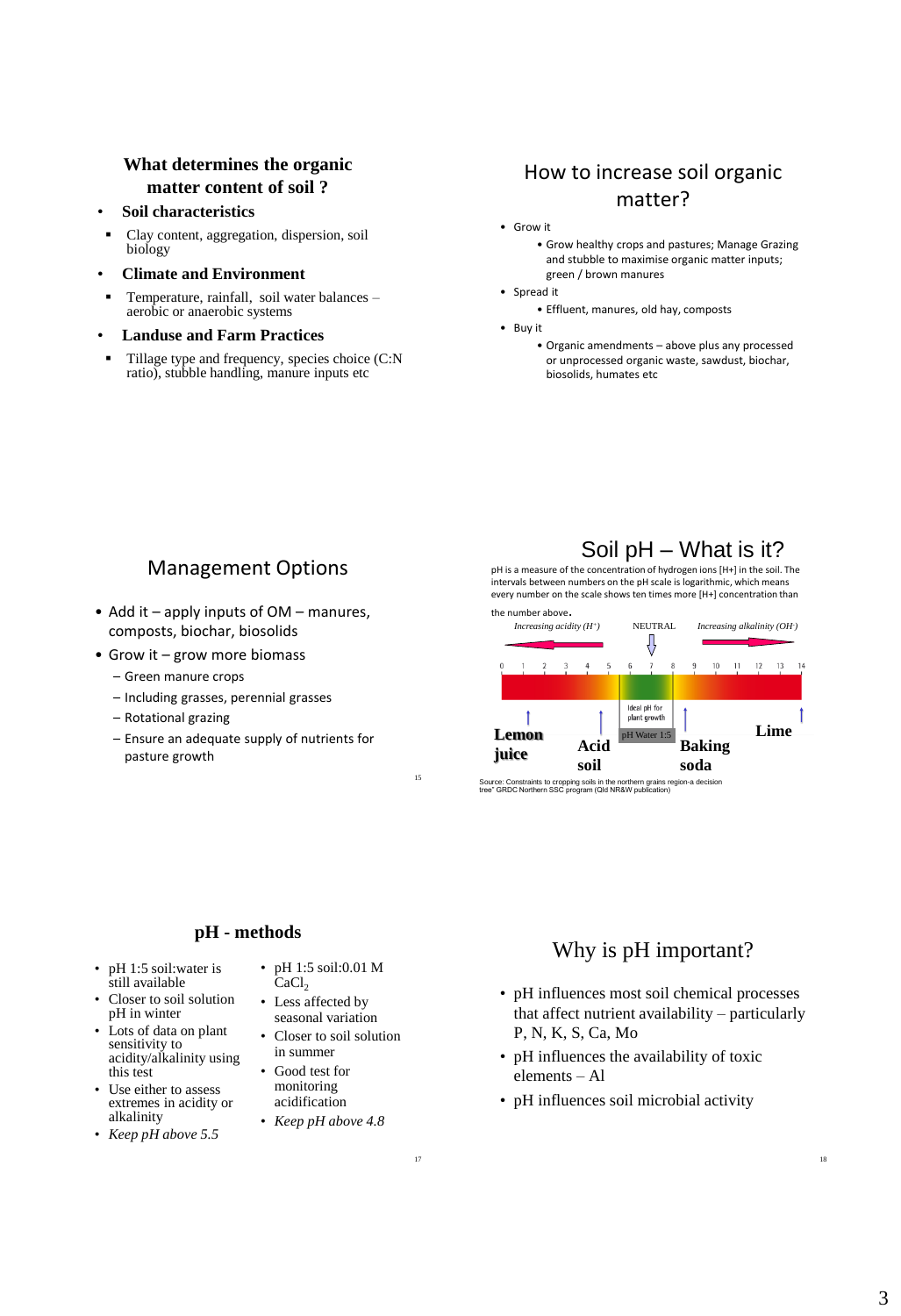Affect of aluminium on Phalaris

Courtesy Dr Jason Trompf



Nil aluminium 2 ppm aluminium

### **Aluminium (Al)**

High levels of Al can be toxic to plants

- 1 M KCl extractable Al (<50 mg/kg)
- 0.01 M CaCl<sub>2</sub> (<1 mg/Kg)
- Al as % CEC  $(< 5\%)$
- Used to estimate Lime requirement

 $2<sup>0</sup>$ 

- Species and varieties vary in sensitivity
- Controlled by soil pH and mineralogy

## Management Options

- Lime application– on your most productive land
- Grow acid tolerant species
- Also need to consider:
	- Management of Nitrogen to reduce leaching
	- Monitoring pH every 3 4 years
	- Including perennial pasture species

## Lime and Pasture growth rate response

![](_page_3_Figure_20.jpeg)

• Li et al (2006) AJAR Pasture accumulation rates Open bars, unlimed perennial pasture; solid bars, limed perennial pasture; grey bars, unlimed annual pasture; hash bars, limed annual pasture: \*,  $P < 0.10$ ; \*\*,  $P < 0.05$ ; significant.

|              | <b>Earthworms in an acid Sodosol</b><br>(number/m <sup>2</sup> ) |                    |                     |
|--------------|------------------------------------------------------------------|--------------------|---------------------|
| <b>Year</b>  | <b>Control</b>                                                   | Lime<br>(3.7 t/ha) | Least sig.<br>Diff. |
| 1994         | 58                                                               | 85                 | n.s.                |
| 1995<br>1996 | 84<br>118                                                        | 89<br>203          | n.s.<br>45          |
| 1997         | 125                                                              | 250                | 61                  |

**Experimental site was at Book Book NSW. Limed treatments were maintained at pH 5.5 and control pH was 4.1 in CaCl2 From: White et al 2000**

21

#### **Phosphorus (P)**

- Phosphorus is important for energy storage and transfer, early plant and root growth, and nodulation processes
- Phosphorus deficiency shows up on older Leaves dull, lacking lustre, bluish-green or purple colours. Poor growth and poor root growth
- Most soil test calibration research has been on soil P tests v. fertiliser response in wheat and pasture
- Availability controlled by soil chemistry and soil biology

24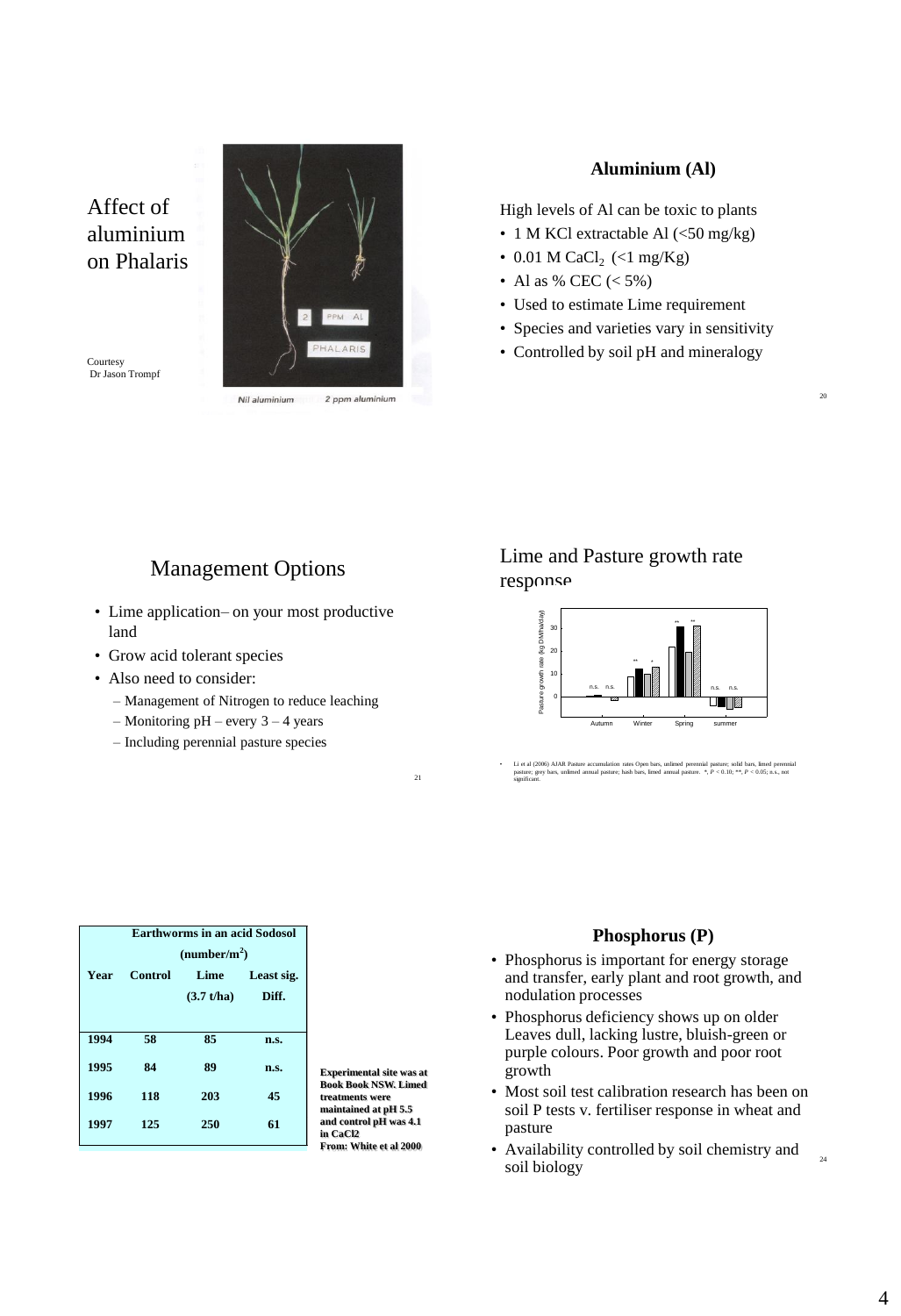![](_page_4_Picture_0.jpeg)

#### **Extractable Phosphorus (P) - methods**

- Colwell P<br>• Used wide
	- Used widely in Australia
- PBI available to adjust critical Colwell P values
- More commonly used in crop situations
- Olsen P
- Calibrated in Victoria
- More commonly used in pasture situations

Other soil tests – less relevant

## Phosphorus Use Efficiency

- Agriculture has a Phosphorus use efficiency of around 25% - that is, 4 units of P are applied as fertiliser to produce only 1 unit of P in the product
- PUE Range 5% to 60%

# Phosphorus – Olsen Critical limits

| <b>Olsen P</b>                                                                                                                                   | <b>Target range</b><br>$\overline{\text{(mg/kg)}}$ |
|--------------------------------------------------------------------------------------------------------------------------------------------------|----------------------------------------------------|
| Native pastures<br>Introduced pastures<br>-aiming for $80 - 90\%$ potential<br>pasture yield<br>- Aiming for 90 – 95% potential<br>pasture yield | $<$ 12 mg/kg<br>$10 - 14$ mg/kg<br>$15 - 20$ mg/kg |
|                                                                                                                                                  |                                                    |

Source: DPI

28

![](_page_4_Figure_18.jpeg)

#### **Phosphorus**

27

303 Experiments

Need an Olsen  $P = 15$ to get 95% of maximum pasture growth

source Gourley et al

# Phosphorus - Colwell

| <b>Colwell P</b>                                                                                            |             | Target range (mg/kg)                                                                    |    |
|-------------------------------------------------------------------------------------------------------------|-------------|-----------------------------------------------------------------------------------------|----|
| <b>PBI</b> category                                                                                         |             | aiming for $80 - 90\%$<br>potential pasture yield                                       |    |
| Very low $(0 - 70)$<br>Low $(71 - 140)$<br>Moderate $(141 - 280)$<br>High $(281 - 840)$<br>Very High $>840$ |             | $18 - 30$ mg/kg<br>$37 - 35$ mg/kg<br>$32 - 42$ mg/kg<br>$44 - 58$ mg/kg<br>$>70$ mg/kg |    |
| <b>PBI</b> category                                                                                         |             | aiming for $90 - 95%$<br>potential pasture yield                                        |    |
| Very low $(0 - 70)$<br>Low $(71 - 140)$<br>Moderate $(141 - 280)$<br>High $(281 - 840)$                     |             | $23 - 34$ mg/kg<br>$35 - 45$ mg/kg<br>$42 - 54$ mg/kg<br>$58 - 75$ mg/kg                |    |
| Very High $>840$                                                                                            | Source: DPI | $>80$ mg/kg                                                                             | 3( |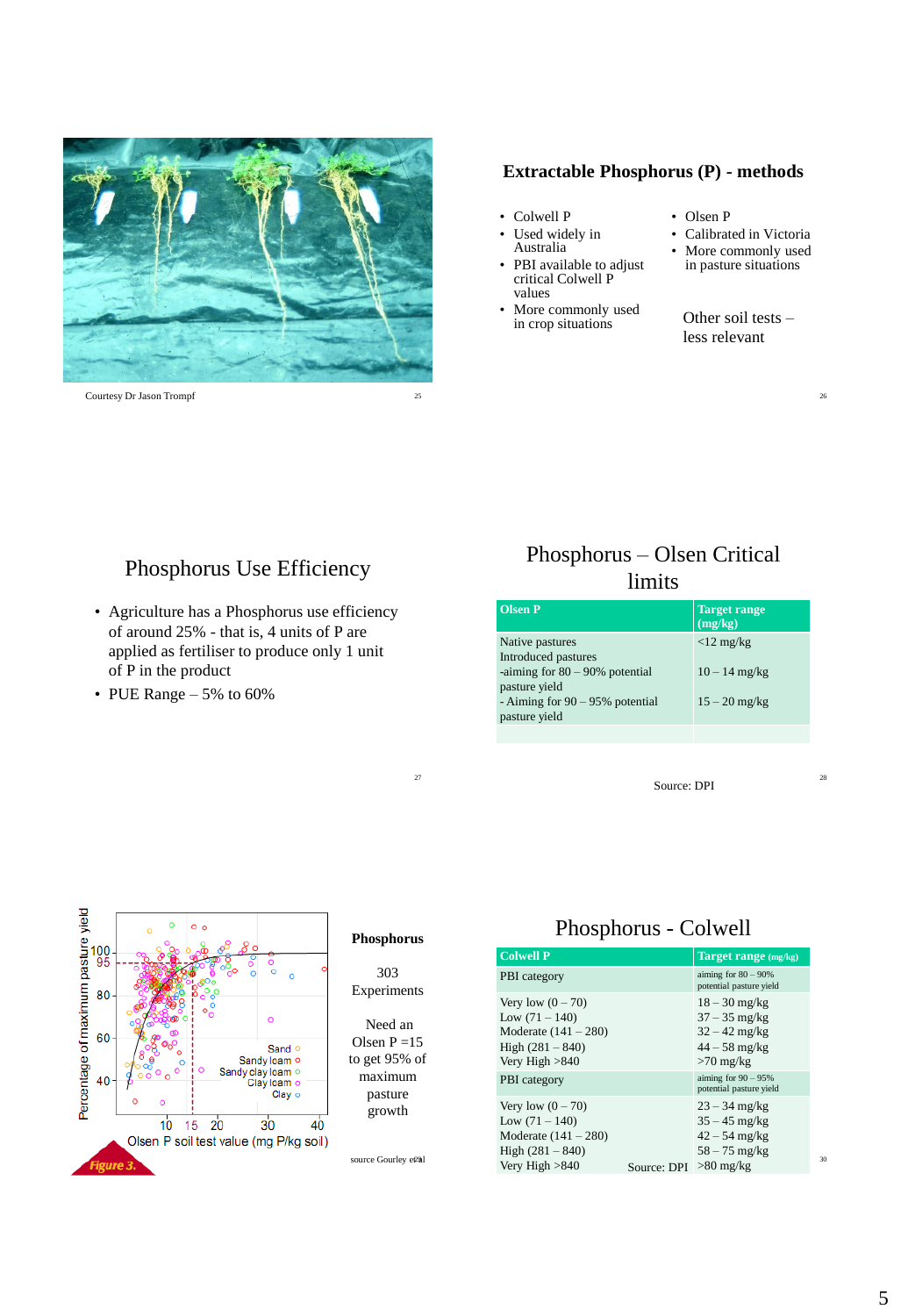# Phosphorus Buffering Index PBI

- Phosphorus is strongly adsorbed by soil, does vary by soil type, mainly due to iron and aluminium oxides in soils
- This can limit what is available to plants
- PBI allows you to make a more accurate estimate of the amount of P required to raise available P levels in the soil.
- Target levels of P will increase with increasing PBI 31

### Management options

- If your goals are for high production levels then your target range will be higher
- Target your best paddocks for investment in P
- Monitor P levels over time
- Monitor and manage pH
- Rotationally graze more even spread of P and better management of ground cover

#### **Extractable Potassium (K)**

Potassium is important for regulating water and nutrient uptake, flowering and seed set and plant resistance to stresses

- Colwell K or Skene K test
- Exchangeable K: exchangeable cation test
- Pasture/Crop response to K has been rare in SE Australia on clay soils – except on "hay" paddocks
- Availability controlled by soil chemistry and mineralogy

## Colwell Potassium

| <b>Potassium</b><br>level                | sands | <b>Sandy</b><br><b>loams</b>                   | <b>Clay</b><br><b>loams</b> | <b>Clay</b> |
|------------------------------------------|-------|------------------------------------------------|-----------------------------|-------------|
| low                                      | < 50  | < 80                                           | < 110                       | ${<}120$    |
| Aiming for 80<br>$-90%$<br>pasture Yield |       | $60 - 100$ 70 - 110 70 - 120                   |                             | $80 - 120$  |
| Aiming for 90<br>$-95%$ pasture<br>vield |       | $90 - 130$ $100 - 150$ $100 - 150$ $120 - 160$ |                             |             |

Source: DPI

34

32

### **Extractable Sulfur (S)**

- Important for Nitrogen fixation and involved in formation of several important amino acids, proteins and vitamins
- Sulphur also vital for animal health
- KCl-40 Considered the main test
- Supply controlled by soil biology and soil chemistry

# $KCl - 40$  test

|                                                              | Target S (mg/kg) |
|--------------------------------------------------------------|------------------|
| Aiming for $80 - 90%$<br>potential pasture yield             | $6 - 7.5$        |
| Aiming for $90 - 95\%$ potential $7.5 - 11$<br>pasture yield |                  |

33